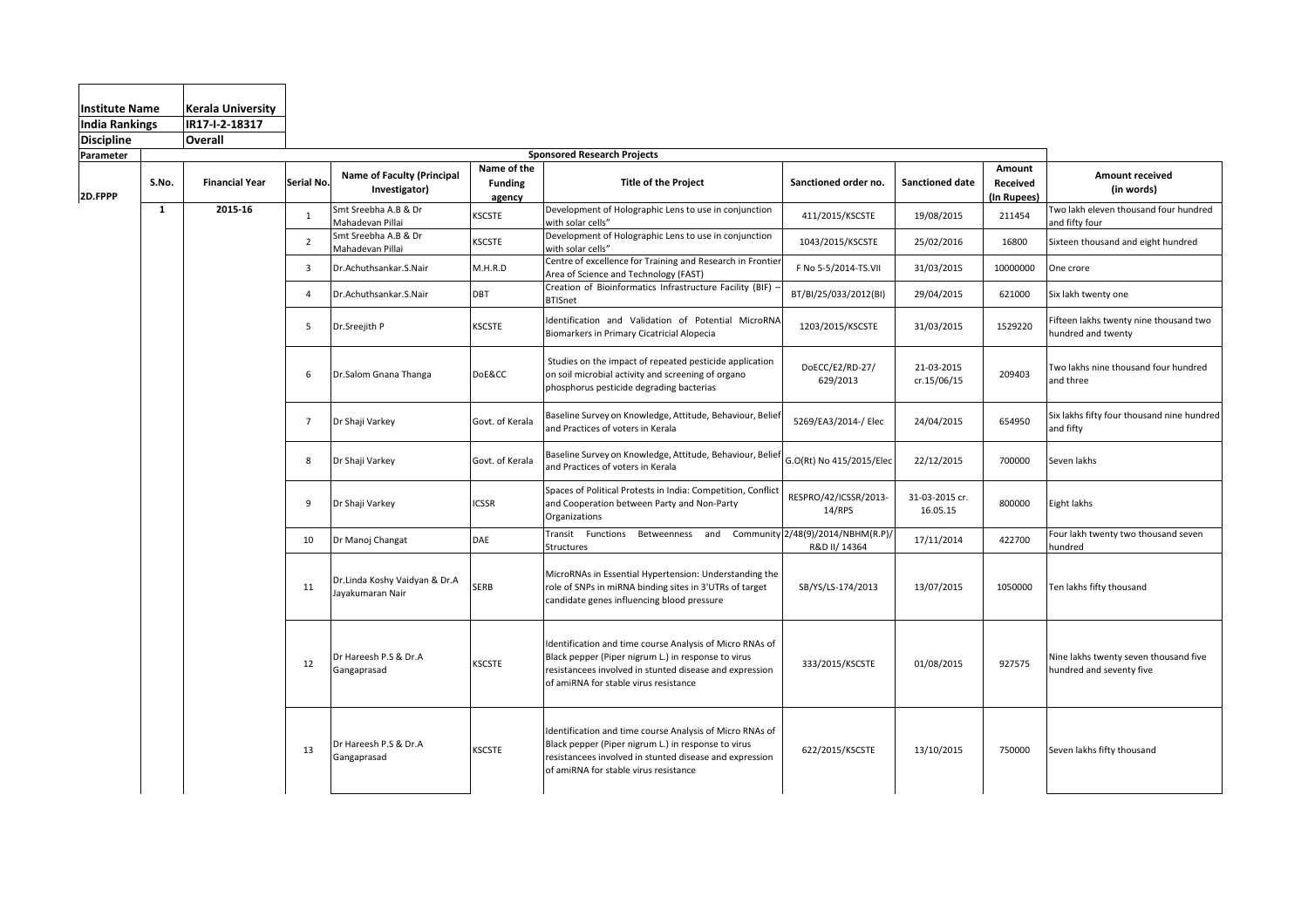| 14 | Dr.A Helen                                   | <b>KSCSTE</b> | An Investigation of the effects of natural anti-<br>inflammatory agents on Toll like Receptors (TLRs)<br>signaling pathway in oxLDL activated human monocytes            | 146/2015/KSCSTE                               | 03/06/2015 | 100000   | One lakh                                                            |
|----|----------------------------------------------|---------------|--------------------------------------------------------------------------------------------------------------------------------------------------------------------------|-----------------------------------------------|------------|----------|---------------------------------------------------------------------|
| 15 | Dr. Ashalatha S Nair                         | <b>DST</b>    | Promotion of University Research & Scientific Excellence<br>(PURSE)                                                                                                      | SR/S9/Z-23/2010/29(C)                         | 30/07/2015 | 23000000 | Two crores thirty lakhs                                             |
| 16 | Dr. Ashalatha S Nair                         | <b>DST</b>    | Promotion of University Research & Scientific Excellence<br>(PURSE)                                                                                                      | SR/S9/Z-23/2010/29(G)                         | 30/07/2015 | 3442445  | Thirty four lakhs forty two thousand four<br>hundred and forty five |
| 17 | Dr.Bushra Beegom R.K                         | <b>ICSSR</b>  | Implication of Development Induced Displacement:<br>Experience from Kerala                                                                                               | 02/73/2011/RPR                                | 08/06/2015 | 31000    | Thirty one thousand                                                 |
| 18 | Dr Pratheesh P & Dr. V<br>Prasannakumar      | KSCSTE        | Tectonic Signature and PGE Potential of Gabbroic Rocks in<br>the Moyar - Bhavani and Achankovil Shear Zones, Kerala                                                      | 388/2015/KSCSTE                               | 18/08/2015 | 525881   | Five lakhs twenty five thousand eight<br>hundred and eighty one     |
| 19 | Dr.P.T.Cherian                               | SERB          | Biosystematics and Ecology of Subfamily Chloropinae<br>(Diptera: Chloropidae) of India and Study of Species and<br>Generic Complexes using Molecular Techniques          | SR/SO/AS-03/2012                              | 30/07/2015 | 400000   | Four lakhs                                                          |
| 20 | Dr. Madhu S Nair                             | <b>AICTE</b>  | Career Award for Young Teachers                                                                                                                                          | F.No 11-17 / AICTE<br>/RIFD/ CAYT/POL-1/2013- | 10/08/2015 | 15000    | Fifteen thousand                                                    |
| 21 | Dr Mini S                                    | <b>DST</b>    | Financial Assistance to the Department of Biochemistry<br>under FIST Programme                                                                                           | No.SR/FST/LSI-466/2010<br>(C)                 | 26/08/2015 | 125000   | One lakh twenty five thousand                                       |
|    | Dr Mini S                                    | <b>DST</b>    | Financial Assistance to the Department of Biochemistry<br>under FIST Programme                                                                                           | SR/FST/LSI-466/2010(G)                        | 26/08/2015 | 99747    | Ninety nine thousand seven hundred and<br>forty seven               |
| 22 | Dr.Jayasree E.G                              | <b>SERB</b>   | Designing Inexpensive Transition Metal Catalysts for C-Z<br>(Z=S,Se, and Te) Bond Formulation using Atom Economy<br>Addition Reactions: A Computational Investigation    | SB/FT/CS-078/2013                             | 05/11/2015 | 330000   | Three lakhs thirty thousand                                         |
| 23 | Dr Dileepkumar R &<br>Dr.Achuthsankar S Nair | <b>KSCSTE</b> | DNA barcoding, venom gland transcriptomics and<br>proteomic analysis of major venomous snakes of Kerala<br>region                                                        | 708/2015/KSCSTE                               | 13/11/2015 | 800951   | Eight lakhs nine hundred and fifty one                              |
| 24 | Dr. Christabell P J                          | <b>KSHEC</b>  | Gender Gap to Innovation and Disparity in STEM<br>Education: An Enquiry into their linkages in Universities o<br>Kerala                                                  | 1292/Res.Proj/2015/KSHE<br>C                  | 12/10/2015 | 50000    | Fifty thousand                                                      |
| 25 | Dr. Valsa Jacob & Dr M C                     | DBT           | Role of nitric oxide in the stress response of fish                                                                                                                      | BT/Bio-CARe/                                  | 03/09/2015 | 1724200  | Seventeen lakhs twenty four thousand                                |
| 26 | Dr. Suresh R                                 | <b>ICSSR</b>  | The Coastal Security of India: A Study on the Role of<br>Coastal Community                                                                                               | G42/ICSSR/ 2015 /RPS                          | 31/12/2015 | 600000   | Six lakhs                                                           |
| 27 | Dr.A.Biju Kumar                              | DoE&CC        | Survey and Mapping of Exotic Freshwater Biodiversity in<br>Kerala using Geographic Information System                                                                    | DoECC/RD57/3658/2013                          | 27/01/2016 | 600000   | Six lakhs                                                           |
| 28 | Dr.A.Biju Kumar                              | <b>KSCSTE</b> | Taxonomy, Diversity, Venom Characterisation and<br>Environmental impacts of Jellyfish Blooms along Kerala<br>Coast                                                       | 766/2015/KSCSTE                               | 04/12/2015 | 1445200  | Fourteen lakhs forty five thousand and<br>two hundred               |
| 29 | Dr.Sajin Kumar K.S                           | <b>KSCSTE</b> | Granitoids in the Attappadi Valley and their role in<br>building continental crust in the early Earth                                                                    | 770/2015/KSCSTE                               | 10/12/2015 | 495220   | Four lakhs ninety five thousand two<br>hundred and twenty           |
| 30 | Dr. Rajesh SV                                | ASI           | Publication of Heritage journal of multidisciplinary studies<br>in Archaeology Volume No 3 Issue                                                                         | 4/1/2015-EE                                   | 09/03/2016 | 150000   | One lakh fifty thousand                                             |
| 31 | Dr.A Ganga Prasad                            | KSCSTE        | Conservation strategies and invitro production of<br>anthraquinones in Gynochthodes umbellate (L.) Razafirm.<br>& B. Bremer (Rubiaceae) - a potential dye yielding plant | 400/2015/KSCSTE                               | 18/08/2015 | 382693   | Three lakhs eighty two thousand six<br>hundred and ninety three     |
| 32 | Dr. Sabu Joseph                              | <b>DST</b>    | Application of isotopic techniques in assessing the<br>sedimentation rate and pattern in the Vellayani fresh<br>water lake, Thiruvananthapuram                           | SAB/DST/IARS/2015/07                          | 01/07/2015 | 31119    | Thirty one thousand one hundred and<br>nineteen                     |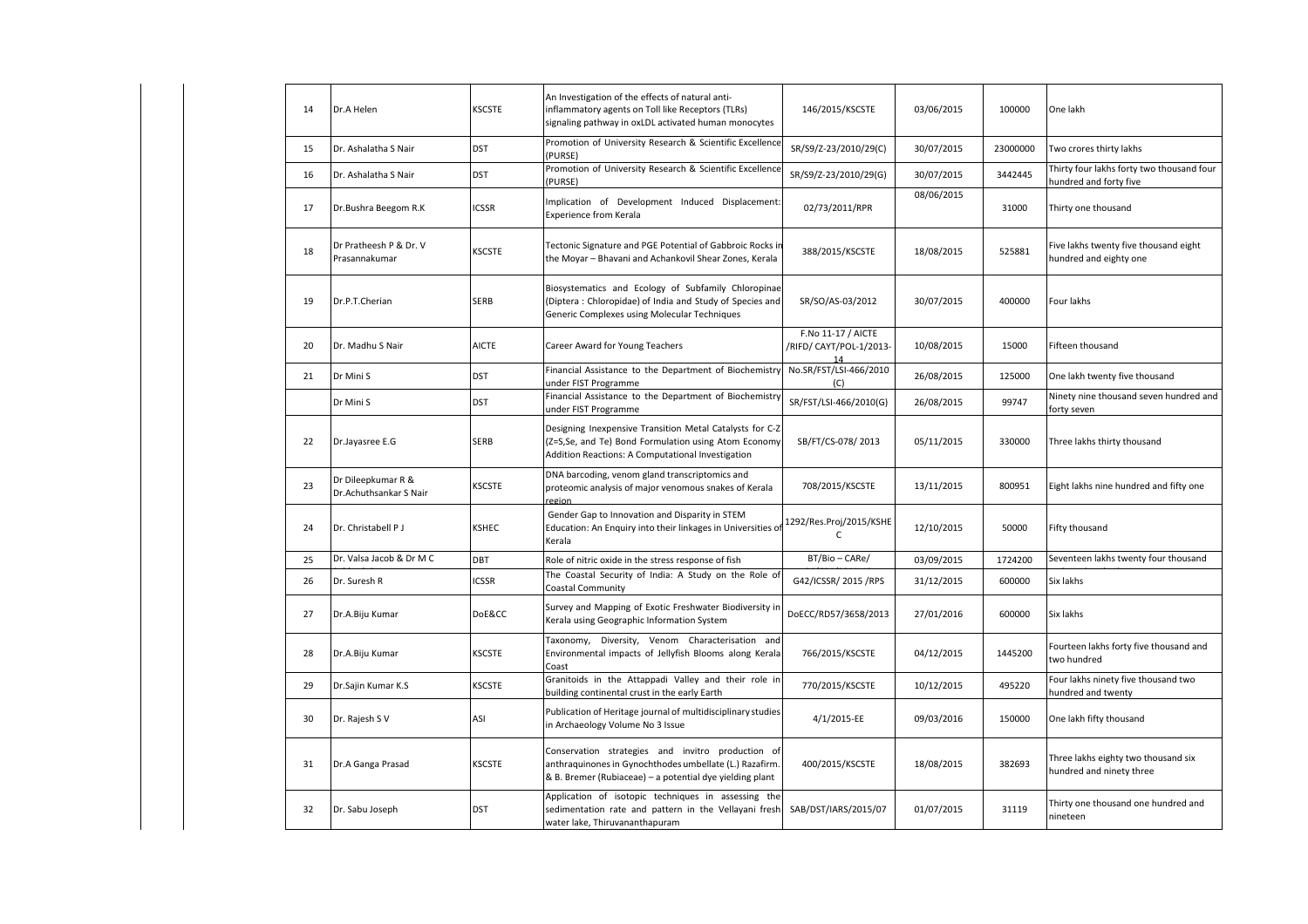|                |         | 33                      | Dr. Salom Gnana Thanga V                 | UGC           | Impact of long term applications of pesticides on soil<br>microbial activity and bioprospecting potential pesticide<br>degrading bacteria from the cardamom plantation soils<br>of Idukki District, Kerala | F.41-1097/2012 (SR)               | 19/06/2015 | 262400  | Two lakhs sixty two thousand and four<br>hundred               |
|----------------|---------|-------------------------|------------------------------------------|---------------|------------------------------------------------------------------------------------------------------------------------------------------------------------------------------------------------------------|-----------------------------------|------------|---------|----------------------------------------------------------------|
|                |         | 34                      | Dr.K.S. Chandrasekar                     | UGC           | Women Entrepreneurship for poverty alleviation in Kerala<br>- Study of evaluation of Kudumbasree and Janasree units                                                                                        | F.5-499/2012 (HRP)                | 23/06/2015 | 184000  | One lakh and eighty four thousand                              |
|                |         | 35                      | Dr. Asha J V                             | UGC           | The Environmental Constraints faced by the Adolescents<br>belonging to an outlier community of Kerala                                                                                                      | F.6-14/2009 (HRP)                 | 29/06/2015 | 20000   | Twenty thousand                                                |
|                |         | 36                      | Dr. K. Satheesh Kumar                    | UGC           | Deterministic modelling of the underlying dynamics of<br>surface wind fluctuations with application to grid<br>connected wind power generation                                                             | F. 42-30/2013 (SR)                | 07/10/2015 | 234620  | Two lakhs thirty four thousand six<br>hundred and twenty       |
|                |         | 37                      | Dr. A. Nizarudeen                        | UGC           | Linguistic and Cultural Exchange Between UAE and Kerala                                                                                                                                                    | F. 5-150/2013 (HRP)               | 15/09/2015 | 325200  | Three lakhs twenty five thousand and two<br>hundred            |
|                |         | 38                      | Dr. Suresh R                             | UGC           | Maritime Security of India : The Coastal Security<br>Challenges and Policy Options                                                                                                                         | F.5-316/2014(HRP)                 | 08/09/2015 | 471600  | Four lakhs seventy one thousand and six<br>hundred             |
|                |         | 39                      | Dr.A.Abdul Salim                         | UGC           | Economics of Higher Education in Kerala: A Focus on<br>Expansion, Efficiency and Equity                                                                                                                    | F.5-72/2014(HRP)                  | 10/09/2015 | 464000  | Four lakhs sixty four thousand                                 |
|                |         | 40                      | Dr. S. R. Sheeja                         | UGC           | Issues of Marginalisation & Role of the State: A Study of<br>the Marine Fisher Folk of Kerala                                                                                                              | F.5-76/2014 (HRP)                 | 30/09/2015 | 544600  | Five lakhs forty four thousand and six<br>hundred              |
| $\overline{2}$ | 2014-15 | $\mathbf{1}$            | Dr PM Radhamany                          | <b>KSBB</b>   | Seed bank and conservation of plant diversity and wild<br>crop diversity                                                                                                                                   | 2169/A1/2014/KSBB                 | 07/03/2015 | 1440000 | Fourteen lakhs forty thousand                                  |
|                |         | $\overline{2}$          | Dr Sajin Kumar K.S                       | <b>ISRO</b>   | Laboratory for Earth Resources Information System<br>LERIS)                                                                                                                                                | B 19014/3/2015-II                 | 10/03/2015 | 1400000 | Fourteen lakhs                                                 |
|                |         | $\overline{\mathbf{3}}$ | Smt Sreebha A.B & Dr<br>Mahadevan Pillai | <b>KSCSTE</b> | Development of Holographic Lens to use in conjunction<br>with solar cells"                                                                                                                                 | 1062/2015/KSCSTE                  | 02/03/2015 | 17899   | Seventeen thousand eight hundred and<br>ninety nine            |
|                |         | $\overline{4}$          | Smt Sreebha A.B & Dr<br>Mahadevan Pillai | <b>KSCSTE</b> |                                                                                                                                                                                                            | 385/2014/KSCSTE                   | 07/08/2014 | 456326  | Four lakhs fifty six thousand three<br>hundred and twenty six  |
|                |         | 5                       | Dr.A Biju Kumar                          | DBT           | Biodiversity,<br>DNA barcoding and Phylogeny<br>Commercially valuable marine Molluscs of India                                                                                                             | of BT/PR13602/AAQ/03/508<br>/2010 | 27/03/2015 | 240000  | Two lakhs forty thousand                                       |
|                |         | 6                       | Dr.A Biju Kumar                          | DBT           |                                                                                                                                                                                                            | BT/PR13602/AAQ/03/508<br>/2010    | 27/06/2014 | 417000  | Four lakhs and seventeen thousand                              |
|                |         | $\overline{7}$          | Dr.Saja K                                | <b>SERB</b>   | Dietary fat related histone modifications relevant to<br>inflammation                                                                                                                                      | SB/YS/LS55 /2014                  | 02/12/2014 | 1000000 | Ten lakhs                                                      |
|                |         | 8                       | Dr Shaji Varkey                          | <b>SIRD</b>   | Evaluation Study of MGNREGS (Mahathma Gandhi<br>National Rural Employment Guarantee Act Scheme)                                                                                                            | 939/E/2013/SIRD                   | 13/06/2014 | 360000  | Three lakhs sixty thousand                                     |
|                |         | 9                       | Dr Shaji Varkey                          | GoK           | Conduct of Endline Survey on Knowledge, behaviour and<br>practices of voters in Kerala                                                                                                                     | 3597(CB<br>65)/EA3/2014/Elec      | 15/07/2014 | 195705  | One lakh ninety five thousand seven<br>hundred and five        |
|                |         | 10                      | Dr.Yamuna A                              | <b>SERB</b>   | Advanced photon flux density measurements for<br>photonic info-energy transfer detection                                                                                                                   | SB/EMEQ-508/2014                  | 26/06/2014 | 3650000 | Thirty six lakhs fifty thiusand                                |
|                |         | 11                      | Dr. Ajit Kumar                           | ASI           | Publication of Heritage journal of multidisciplinary studies<br>in Archaeology Volume No 2 Issue                                                                                                           | 4/1/12014-EE                      | 03/11/2014 | 150000  | One lakh fifty thousand                                        |
|                |         | 12                      | Dr.A Helen                               | <b>KSCSTE</b> | An Investigation of the effects of natural anti-<br>inflammatory agents on Toll like Receptors (TLRs)<br>signaling pathway in oxLDL activated human monocytes                                              | 706/2014/KSCSTE                   | 21/11/2014 | 376922  | Three lakh seventy six thousand nine<br>hundred and twenty two |
|                |         | 13                      | Dr.M.C Subhash Peter                     | SERB          | Identification and Functional analysis of acid base<br>regulators during stress response in a freshwater air-<br>breathing fish, Anabas testudineus                                                        | SR/SO/AS-134/2012                 | 11/11/2014 | 900000  | Nine lakhs                                                     |
|                |         | 14                      | Dr. Bushra Beegom R.K                    | <b>KSHEC</b>  | Gender Disparities in Academic Opportunities: A Case 1292/Res.Proj/KSHEC/201<br>study of Woman Faculties in the Universities in Kerala                                                                     | 3-2014                            | 29/10/2014 | 25000   | Twenty five thousand                                           |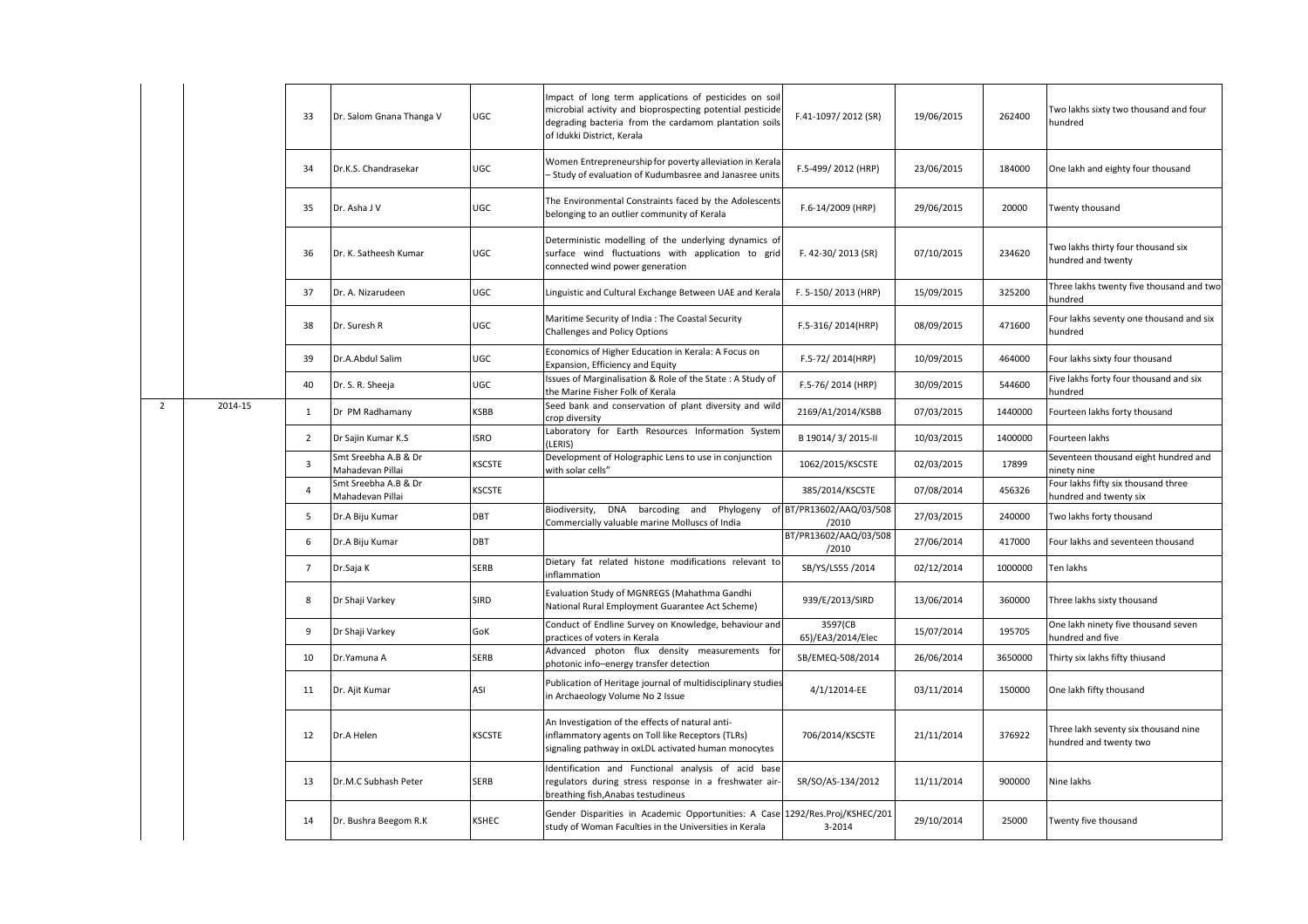|   |         | 15             | Dr. Bushra Beegom R.K                             | <b>ICSSR</b>  | Implication of Development Induced Displacement:<br>Experience from Kerala                                                                                                                     | 02/73/2011/RPR                                   | 01/07/2014                | 43275   | Forty three thousand two hundred and<br>seventy five           |
|---|---------|----------------|---------------------------------------------------|---------------|------------------------------------------------------------------------------------------------------------------------------------------------------------------------------------------------|--------------------------------------------------|---------------------------|---------|----------------------------------------------------------------|
|   |         | 16             | Dr.Madhu S Nair                                   | <b>AICTE</b>  | Career Award for Young Teachers                                                                                                                                                                | F.No 11-<br>17/AICTE/RIFD/CAYT/POL-<br>1/2013-14 | 08/12/2014                | 14968   | Fourteen thousand nine hundred and<br>sixty eight              |
|   |         | 17             | Dr.S.M.A Shibli                                   | <b>KSCSTE</b> | Design and Development of catalytic electrodes for<br>electrochemical and biochemical generation of hydrogen<br>and electricity                                                                | 724/2014/KSCSTE                                  | 29/11/2014                | 1620000 | Sixteen lakhs and twenty thousand                              |
|   |         | 18             | Dr.Linda Koshy Vaidyan & Dr.A<br>Jayakumaran Nair | <b>SERB</b>   | MicroRNAs in Essential Hypertension: Understanding the<br>role of SNPs in miRNA binding sites in 3'UTRs of target<br>candidate genes influencing blood pressure                                | SB/YS/LS-174/2013                                | 13/05/2014                | 800000  | Eight lakhs                                                    |
|   |         | 19             | Dr.Jayasree E.G                                   | <b>SERB</b>   | Designing Inexpensive Transition Metal Catalysts for C-Z<br>(Z=S,Se, and Te) Bond Formulation using Atom Economy<br>Addition Reactions: A Computational Investigation                          | SB/FT/CS-078/2013                                | 20/05/2014                | 1780000 | Seventeen lakhs eighty thousand                                |
|   |         | 20             | Dr.P.T.Cherian                                    | <b>SERB</b>   | Biosystematics and Ecology of Subfamily Chloropinae<br>(Diptera: Chloropidae) of India and Study of Species and<br>Generic Complexes using Molecular Techniques                                | SR/SO/AS-03/2012                                 | 04/08/2014                | 700000  | Seven lakhs                                                    |
|   |         | 21             | Dr.G Muraleedhara Kurup & Dr<br>Arun A Rauf       | DBT           | Biocomposite based orthopedic implants from shrimp<br>waste and marine algae                                                                                                                   | BT/PR3350/AAQ/3/567/2<br>011                     | 05/01/2015                | 686576  | Six lakhs eighty six thousand five hundred<br>and seventy six  |
|   |         | 22             | Dr M Indira                                       | <b>DST</b>    | Financial Assistance to the Department of Biochemistr<br>under FIST Programme                                                                                                                  | No.SR/FST/LSI-466/2010<br>$(C)$ & $(G)$          | 12/06/2014                | 246728  | Two lakhs forty six thousand seven<br>hundred and twenty eight |
|   |         | 23             | Dr.D Muraleedharan                                | DBT           | Molecular characterization and proteomic expression of<br>insect JHAMT Gene                                                                                                                    | BT/PR9219/AGR/05/377/<br>2007                    | 24/10/2014                | 618451  | Six lakhs eighteen thousand four hundred<br>and fifty one      |
|   |         | 24             | Dr. P. P. Ajayakumar                              | <b>UGC</b>    | Ethnobiographies : Representation of the other in Dalit<br>Autobiographies                                                                                                                     | F.5-40(5)/2008(HRP)                              | 01/07/2014                | 5822    | Five thousand eight hundred and twenty<br>two                  |
|   |         | 25             | Dr. R. B. Rajalakshmi (Retd.)                     | <b>UGC</b>    | Contribution of theatre schools to theatre in Kerala,<br>Karnataka and Tamil Nadu with special reference to<br>kerala, Karnataka and tamil Nadu with special reference<br>to Malayalam theatre | F.5-431/2010 (HRP)                               | 01/08/2014                | 56600   | Fifty six thousand and six hundred                             |
|   |         | 26             | Dr. S. Kunjamma                                   | UGC           | Sociolinguistic Study of Malayalis in Delhi                                                                                                                                                    | F.5-71(4)/2009(HRP)                              | 03/08/2014                | 109005  | One lakh nine thousand and five                                |
|   |         | 27             | Dr. Josukutty C A                                 | UGC           | Bridging the Digital Divide in India Through the Human<br>Rights to Development: Problems and Prospects                                                                                        | F.5-506/2009 (HRP)                               | 28/08/2014                | 67354   | Sixty seven thousand three hundred and<br>fifty four           |
|   |         | 28             | Dr. C. R. Rajagopalan                             | <b>UGC</b>    | Eco and Ethno Aesthetics of the Folk literature and<br>Performance of Kerala                                                                                                                   | F. 5-121/2012(HRP)                               | 02/08/2014                | 234400  | Two lakhs thirty four thousand and four<br>hundred             |
|   |         | 29             | Dr. A. Helen                                      | UGC           | Studies on the molecular mechanism of anti<br>inflammatory activity of the active principle of Oryza<br>sativa Linn Tricin on various inflammatory models                                      | F.40-196/2011(SR)                                | 12/11/2014                | 564611  | Five lakshs sixty four thousand six<br>hundred and eleven      |
|   |         | 30             | Dr. Sabu Joseph                                   | UGC           | Nutrient Influx and phytoplankton dynamics on<br>Meenachil river and their impact on productivity of<br>Vembanad lake, Kerala, India                                                           | F.41-1096/2012 (SR)                              | 27/11/2014                | 286400  | Two lakhs eighty six thousand and four<br>hundred              |
| 3 | 2013-14 | $\mathbf{1}$   | Smt Sreebha A.B                                   | <b>KSCSTE</b> | Development of Holographic Lens to use in conjunction                                                                                                                                          | 445/2013/KSCSTE                                  | 27/03/2013                | 730000  | Seven lakhs and thirty thousand                                |
|   |         | $\overline{2}$ | Dr.A Helen                                        | <b>KSCSTE</b> | An Investigation of the effects of natural anti-<br>inflammatory agents on Toll like Receptors (TLRs)<br>signaling pathway in oxLDL activated human monocytes                                  | 450/2013/ KSCSTE                                 | 27/03/2013                | 755000  | Seven lakhs and fifty five thousand                            |
|   |         | 3              | Dr Manoj Changat                                  | <b>AICTE</b>  | Entrepreneurship Development Cell                                                                                                                                                              | RIFD/EDC(5)/2011-12                              | 12-03-2012<br>cr.14/05/13 | 400000  | Four lakhs                                                     |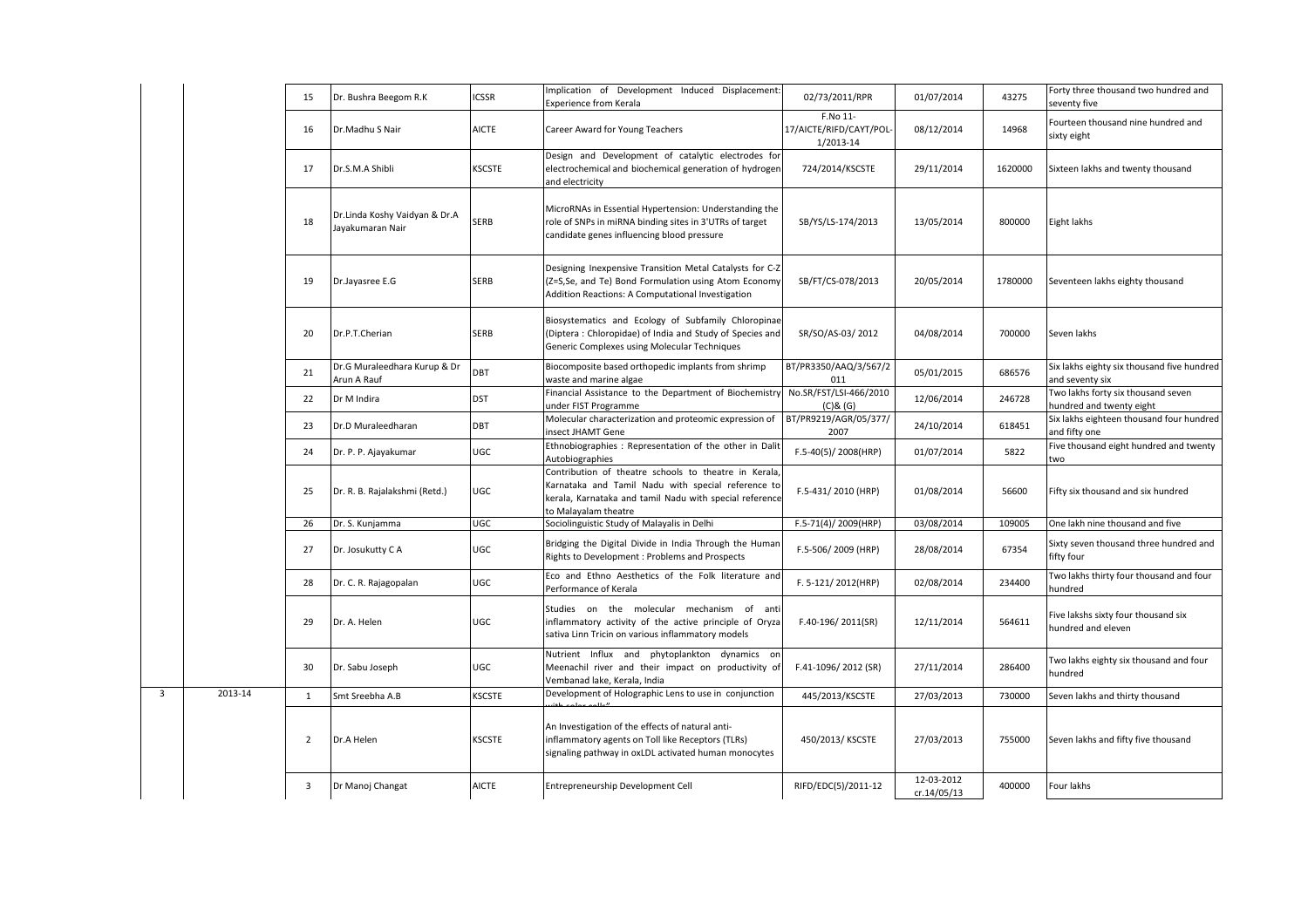| $\overline{4}$ | Ani Deepthi                                  | CSIR-OSDD     | Synthesis of a library of 2,3 - dihydrofuran derivatives -<br>potential candidates for showing antimycobacterial<br>activity                                                                                        |                                           | 20/05/2013                | 550000   | Five lakhs and fifty thousand                                 |
|----------------|----------------------------------------------|---------------|---------------------------------------------------------------------------------------------------------------------------------------------------------------------------------------------------------------------|-------------------------------------------|---------------------------|----------|---------------------------------------------------------------|
| 5              | Ani Deepthi                                  | <b>SERB</b>   | Synthesis and Reactions of Vicinal Tricarbonyl Compounds<br>and Related Systems                                                                                                                                     | SB/SI/OC-43/2013                          | 12/02/2014                | 3500000  | Thirty five lakhs                                             |
| 6              | Dr.Achuthsankar.S.Nair                       | M.H.R.D       | Centre of excellence for Training and Research in Frontier<br>Area of Science and Technology (FAST)                                                                                                                 | 5-6/2013-TS.VII<br>(General/SC/ST)        | 08/05/2013                | 10000000 | One crore                                                     |
| $\overline{7}$ | Dr.Achuthsankar.S.Nair                       | DBT           | Creation of Bioinformatics Infrastructure Facility (BIF) -<br><b>BTISnet</b>                                                                                                                                        | BT/BI/25/033/2012                         | 17/404/13                 | 771000   | Seven lakhs and seventy one thousand                          |
| 8              | Dr M.C Subhash Peter                         | <b>SERB</b>   | Identification and Functional analysis of acid base<br>regulators during stress response in a freshwater air-<br>breathing fish, Anabas testudineus                                                                 | SB/SO/AS-134 /2012                        | 27/05/2013                | 2852000  | Twenty eight lakhs and fifty two thousand                     |
| 9              | Dr Salom Gnana Thanga                        | DoECC         | Setting up of GIS Lab & Purchase of Equipment                                                                                                                                                                       | DoECC/E2 / R&D /2368/12                   | 15-03-2013<br>cr.23.04.13 | 2000000  | Twenty lakhs                                                  |
| 10             | Dr Salom Gnana Thanga                        | <b>DoECC</b>  | Studies on the impact of repeated pesticide application<br>on soil microbial activity and screening of organo<br>phosphorus pesticide degrading bacterias 10256.13                                                  | DoECC/E2/RD-27/<br>629/2013               | 24/01/2014                | 858000   | Eight lakhs fifty eight thousand                              |
| 11             | Dr Shaji Varkey                              | <b>ICSSR</b>  | Spaces of Political Protests in India: Competition, Conflict<br>and Cooperation between Party and Non-Party<br>Organizations                                                                                        | RESPRO/42/ICSSR/2013-<br>14/RPS           | 28/09/2013                | 800000   | Eight lakhs                                                   |
| 12             | Dr Shaji Varkey                              | GoK           | Conduct of Endline Survey on Knowledge, behaviour and<br>practices of voters in kerala                                                                                                                              | 1822//EA3/2013-Elec                       | 21/06/2013                | 195705   | One lakh ninety five thousand seven<br>hundred and five       |
| 13             | Dr Shaji Varkey                              | SIRD          | Evaluation Study of MGNREGS (Mahathma Gandhi<br>National Rural Employment Guarantee Act Scheme)                                                                                                                     | 939/E/2013/SIRD                           | 23/10/2013                | 360000   | Three lakhs and sixty thousand                                |
| 14             | Dr. Bushra Beegom R.K                        | KSHEC         | Gender Disparities in Academic Opportunities: A Case<br>study of Woman Faculties in the Universities in Kerala                                                                                                      | 1292/Res.Proj/KSHEC/201<br>$\overline{3}$ | 07/12/2013                | 50000    | Fifty thousand                                                |
| 15             | Dr. Bushra Beegom R.K                        | <b>ICSSR</b>  | Implication of Development Induced Displacement:<br>Experience from Kerala                                                                                                                                          | 02/73/2011/RPR                            | 08/11/2013                | 100975   | One lakh nine hundred and seventy five                        |
| 16             | Dr. Bushra Beegom R.K                        | ICSSR         | Implication of Development Induced Displacement:<br>Experience from Kerala                                                                                                                                          | 02/73/2011/RP                             | 03/07/2013                | 100975   | One lakh nine hundred and seventy five                        |
| 17             | Dr Hareesh P.S & Dr.A<br>Gangaprasad         | <b>KSCSTE</b> | Identification and time course Analysis of Micro RNAs of<br>Black pepper (Piper nigrum L.) in response to virus<br>resistances involved in stunted disease and expression of<br>amiRNA for stable virus resistance" | 1566/2014/KSCSTE                          | 31/03/2014                | 979760   | Nine lakhs seventy nine thousand seven<br>hundred and sixty   |
| 18             | Dr Dileepkumar R &<br>Dr.Achuthsankar S Nair | KSCSTE        | DNA bar coding, venom gland transcriptomics and<br>proteomic analysis of major venomous snakes of Kerala<br>region                                                                                                  | 1245/2014/KSCSTE                          | 15/01/2014                | 841500   | Eight lakhs forty one thousand and five<br>hundred            |
| 19             | Dr Pratheesh P & Dr. V<br>Prasannakumar      | <b>KSCSTE</b> | Tectonic Signature and PGE Potential of Gabbroic Rocks in<br>the Moyar - Bhavani and Achankovil Shear Zones, Kerala                                                                                                 | 1573/2014/KSCSTE                          | 31/03/2014                | 783320   | Seven lakhs eighty three thousand three<br>hundred and twenty |
| 20             | Dr.A Ganga Prasad                            | <b>KSCSTE</b> | Conservation strategies and invitro production of<br>anthraquinones in Gynochthodes umbellate (L.) Razafirm.<br>& B. Bremer (Rubiaceae) - a potential dye yielding plant                                            | 1438/2014/KSCSTE                          | 11/03/2014                | 1188660  | Eleven lakhs eighty eight thousand six<br>hundred and sixty   |
| 21             | Dr Jaya D.S                                  | KSCSTE        | Effect of industrial pollution on soil quality - A case study<br>of Travancore Titanium Products Ltd.<br>Thiruvananthapuram                                                                                         | 1511/2014 / KSTSTE                        | 25/03/2014                | 11500    | Eleven thousand and five hundred                              |